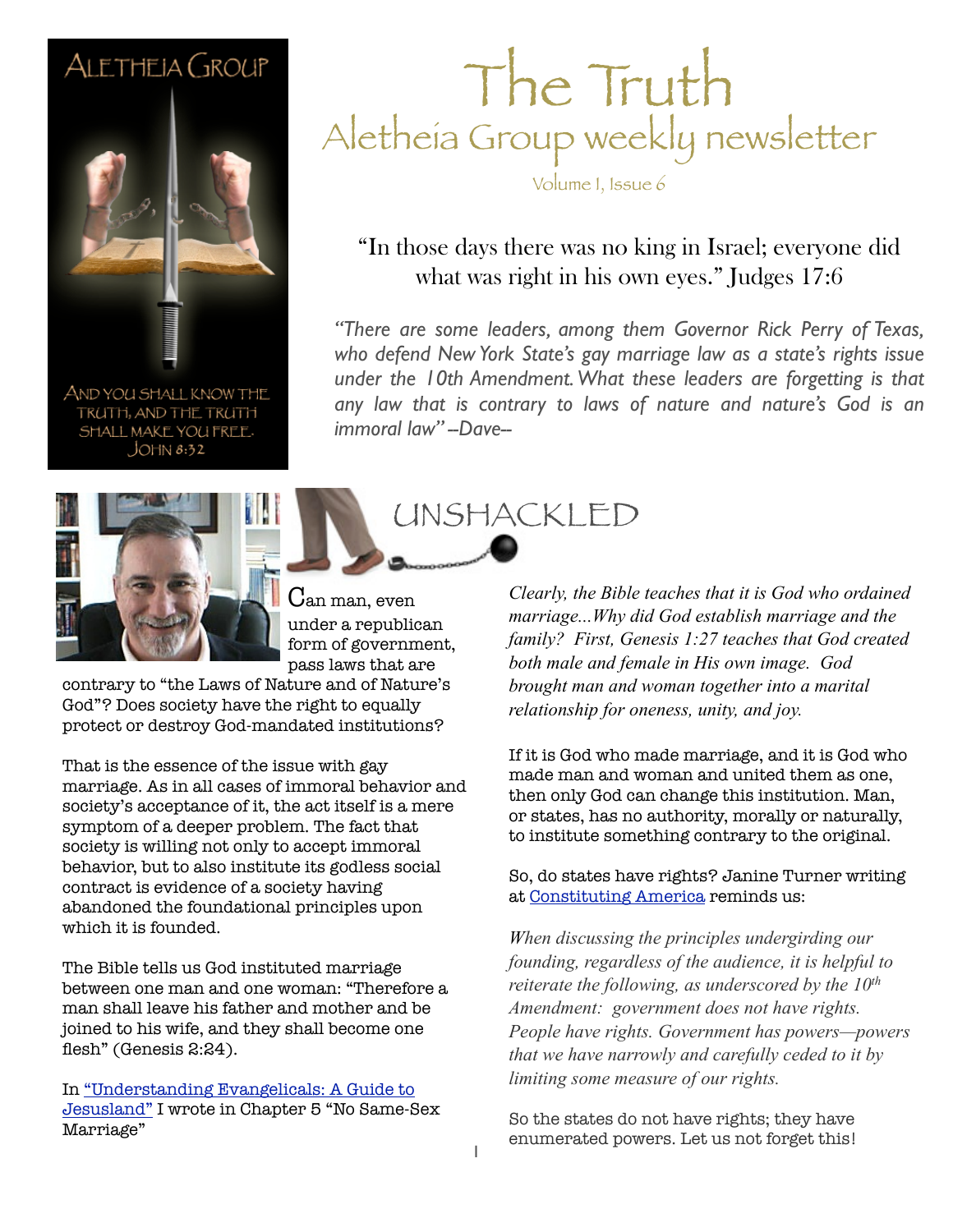# FROM THE FOUNDERS



**The Founders understood that inalienable rights existed in man and that by giving limited powers to government through a constitution, a covenantal contract was agreed upon by the governing and the governed.**

*"The fabric of American empire ought to rest on the solid basis of THE CONSENT OF THE PEOPLE. The streams of national power ought to flow immediately from that pure, original fountain of all legitimate authority."* Alexander Hamilton, Federalist No. 22

Government does not have rights; they do not have the right to govern or the right to exist for that matter. Government, at all levels, has [enumerated](http://dictionary.reference.com/browse/enumerated) powers as outlined in the legal contractual document between the people who have inalienable rights, and the government of whom the people assign certain powers with which to govern.

The 10th Amendment of the US Constitution states: "The powers not delegated to the United States by the Constitution, nor prohibited by it to the States, are reserved to the States respectively, or to the people."

This does not mean the states have the right to pass any laws it wants not prohibited by the US Constitution. States are controlled by their own constitutions. Notice that the 10th Amendments does not say anything about rights; it addresses delegated powers.

Are states powers limited by the people? Do states have rights and powers over the people of that state? Here in Florida our State Constitution in Article 1, Section 1 states: "**Political power.**—All political power is inherent in the people. The enunciation herein of certain rights shall not be construed to deny or impair others retained by the people."

States do not have rights to pass godless laws. New York's preamble acknowledges gratitude "to Almighty God for our freedom," so why would they believe it could pass a law that is contrary to God's law and it be a legitimate law? Why would any political leader believe so? Education...or a lack thereof.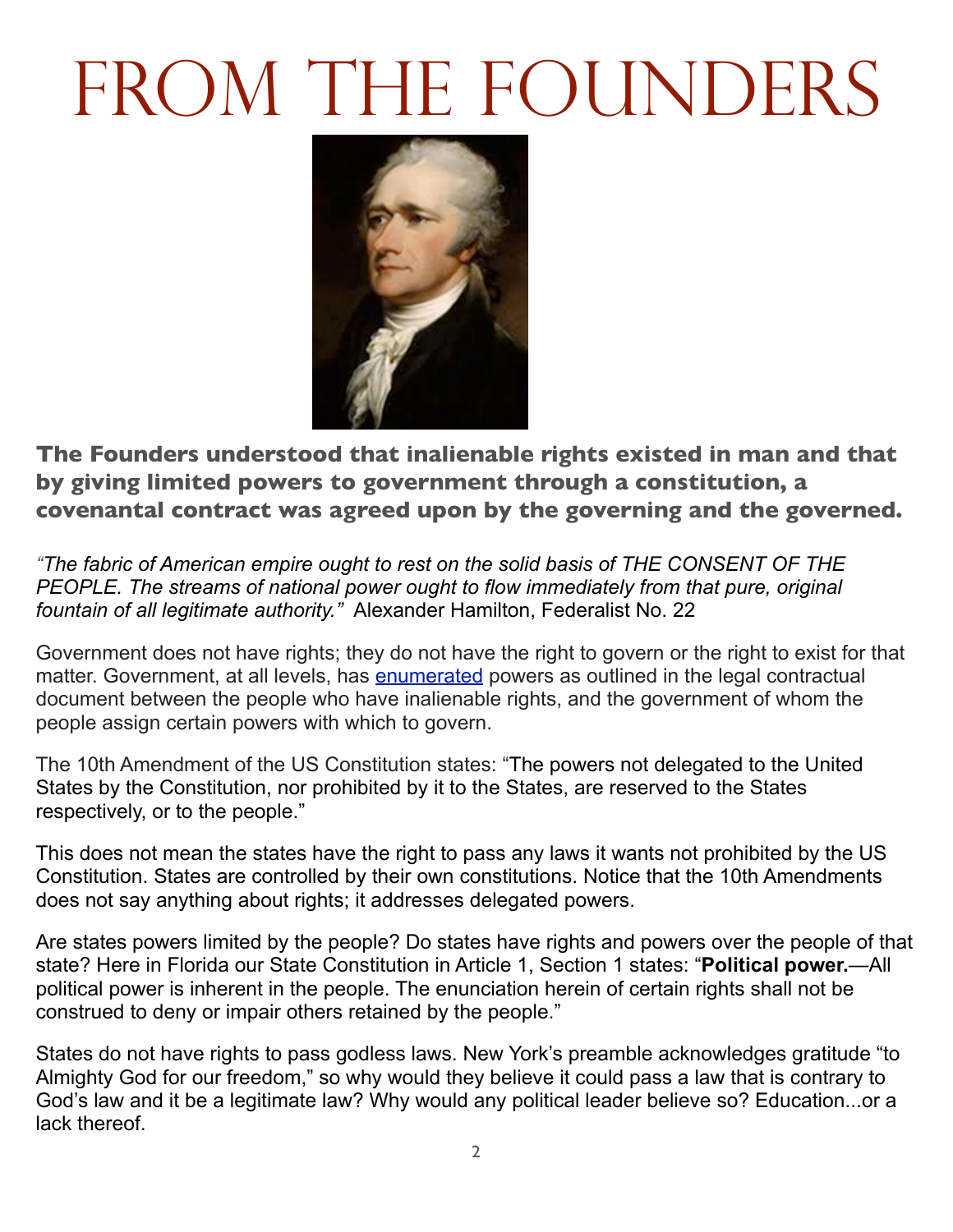## FROM THE PULPIT

"When there are no standards, all we're left with is depravity and lawlessness, the natural outcome and consequence of rejecting God's absolutes." by Pastor Bob Leroe, Cliftondale Congregational Church, Saugus, Massachusetts, September 2002..

The fact that we not only have a state legislature and governor who are willing to sign into law sodomy marriage, but also we have political leaders who support a state's "right" to govern as such shows how depraved and lawless as a nation we have become.

[William Blackstone,](http://en.wikipedia.org/wiki/William_Blackstone) whom many of the Founders had studied, wrote:

#### *"No enactment of man can be considered law unless it conforms to the law of God."*

Would any serious politician today argue that homosexual marriage "conforms to the law of God"? Only those deluded by "depravity and lawlessness" would believe so. The Holy Bible is clear on its stance against homosexuality:

"Do you not know that the unrighteous will not inherit the kingdom of God? Do not be deceived. Neither fornicators, nor idolaters, nor adulterers, nor homosexuals, nor sodomites, nor thieves, nor covetous, nor drunkards, nor revilers, nor extortioners will inherit the kingdom of God." (1 Corinthians 6:9-10)

To believe that it is acceptable for a state to pass a godless law, even if you personally oppose it, is a clear sign of ignorance and/or a depraved mind. No man or woman who claims Jesus Christ as Lord and Savior can hide behind the skirt of the 10th Amendment believing homosexual marriage acceptable because a state declares it so.

Godless laws must be rejected outright; to refuse to do so means to reject God's absolutes. Remember, aletheia truth is absolute truth, truth that corresponds with reality. The reality is the Almighty God of the Holy Bible would never accept homosexual marriage under any circumstances! We cannot separate our personal beliefs from our political actions; it is incumbent upon us to defend our [charters of freedom](http://www.archives.gov/exhibits/charters/) at all costs.

And with that defense must come a return to respecting biblical principles, which are the primary foundation of a republican form of government. When we lose respect for the Bible, then society as a whole will stop taking seriously the Bible's morality.

Gay marriage is not a social ill; it is a symptom of a much deeper problem in America. The number one problem in America is moral relativism. A nation such as ours who abandons absolute truth has no choice but to slide towards Sodom and Gomorrah. Moral relativism removes all standard and brings only "depravity and lawlessness."